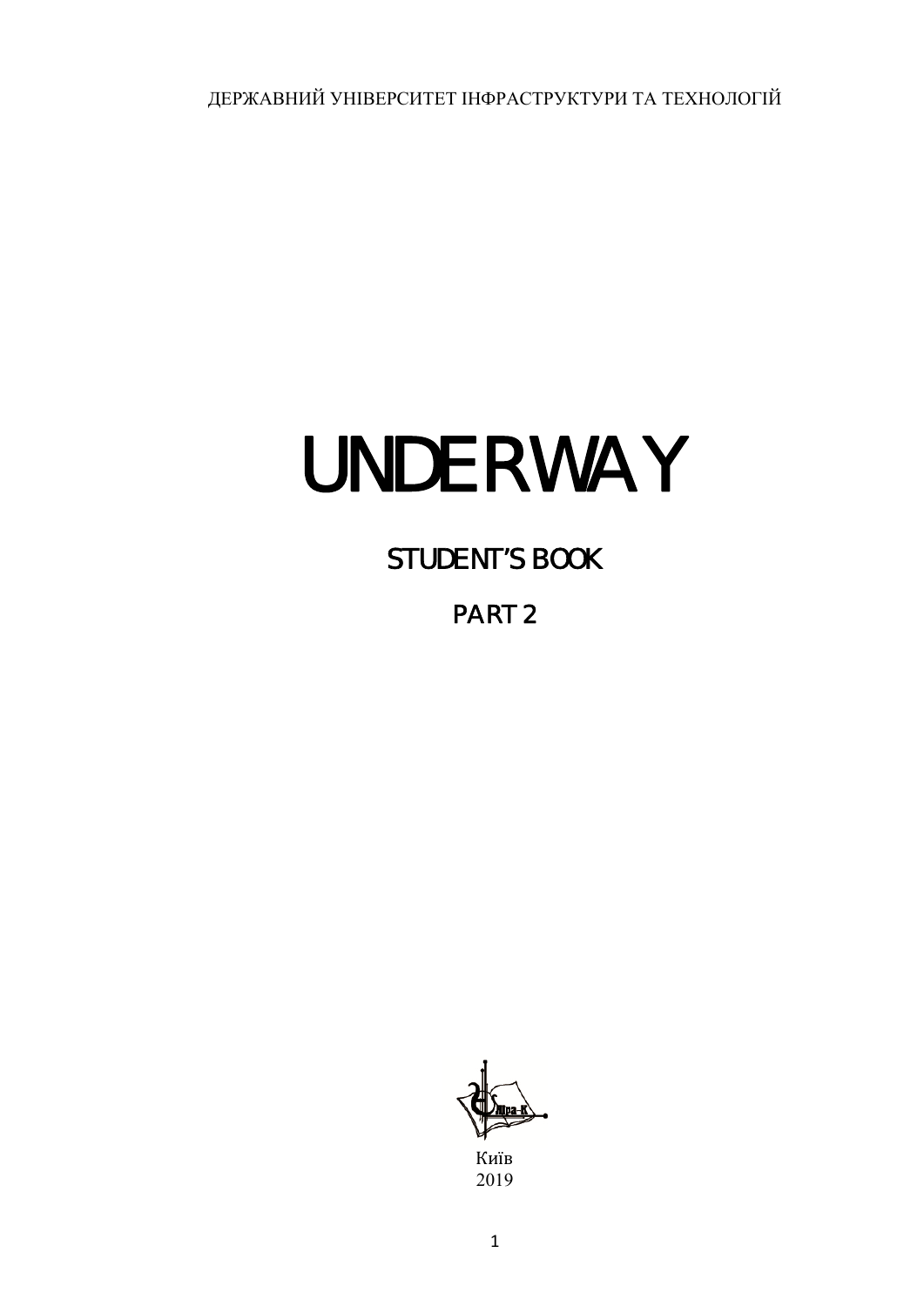*Рекомендовано до друку кафедрою іноземних мов за професійним спрямуванням Державного університету інфраструктури та технологій Протокол №6 від 22.01.2019* 

#### *Рецензенти:*

*Тирон О.М.* – канд. психол. наук, доцент ДУІТ;

*Дишлева С.М.* – доцент кафедри іноземних мов НПУ ім. М. Драгоманова.

#### **Укладачі:**

*Корєшкова С.П.* – завідувач кафедри іноземних мов за професійним спрямуванням Державного університету інфраструктури та технологій, кандидат педагогічних наук, доцент;

*Діденко М.О.* – старший викладач кафедри іноземних мов за професійним спрямуванням Державного університету інфраструктури та технологій;

*Сибірко О.С.* – старший викладач кафедри іноземних мов за професійним спрямуванням Державного університету інфраструктури та технологій.

**Underway Part 2** (На ходу): навчально-методичний посібник / С.П. Корєшкова, М.О. Діденко, О.С.Сибірко. – Київ: Видавництво Ліра-К, 2019. – 68 с.

Посібник "Underway" створено для студентів третього курсу факультету судноводіння Державного університету інфраструктури та технологій. Мета посібника – сприяти оволодінню англійською мовою як засобом професійного спілкування у майбутній професійній діяльності. Посібник розрахований на 82 аудиторні години.

© Корєшкова С.П., Діденко М.О., Сибірко О.С., 2019 **ISBN 978-617-7748-15-0 ©** Видавництво Ліра-К, 2019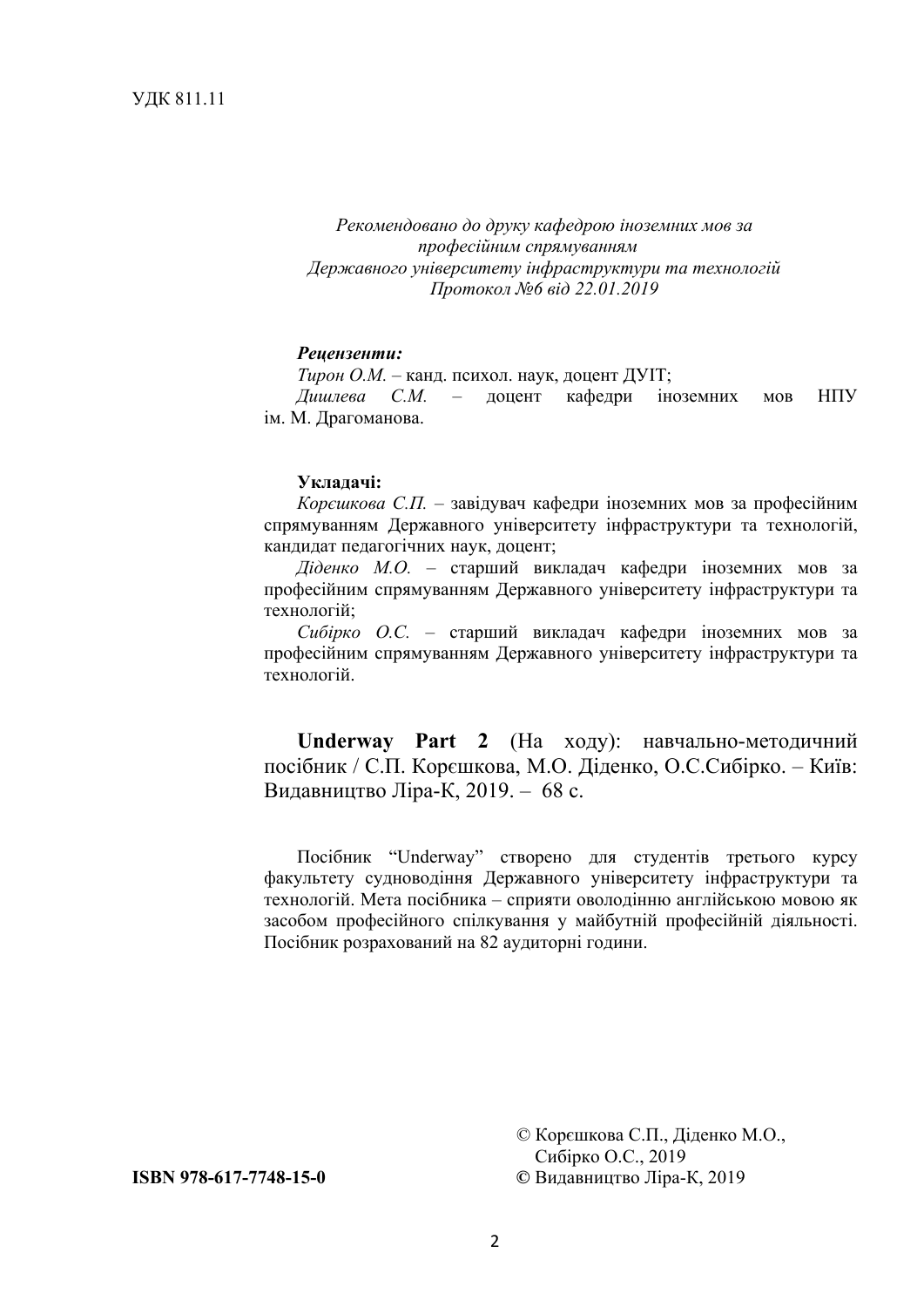# **CONTENTS**

| Introduction |                          | 4  |
|--------------|--------------------------|----|
| Unit 1       | Passage Planning         | 5  |
| Unit 2       | <b>Maritime Security</b> | 17 |
| Unit 3       | <b>MARPOL Convention</b> | 34 |
| Unit 4       | <b>STCW Convention</b>   | 53 |
| Unit 5       | <b>MLC</b> Convention    | 64 |
| References   |                          | 68 |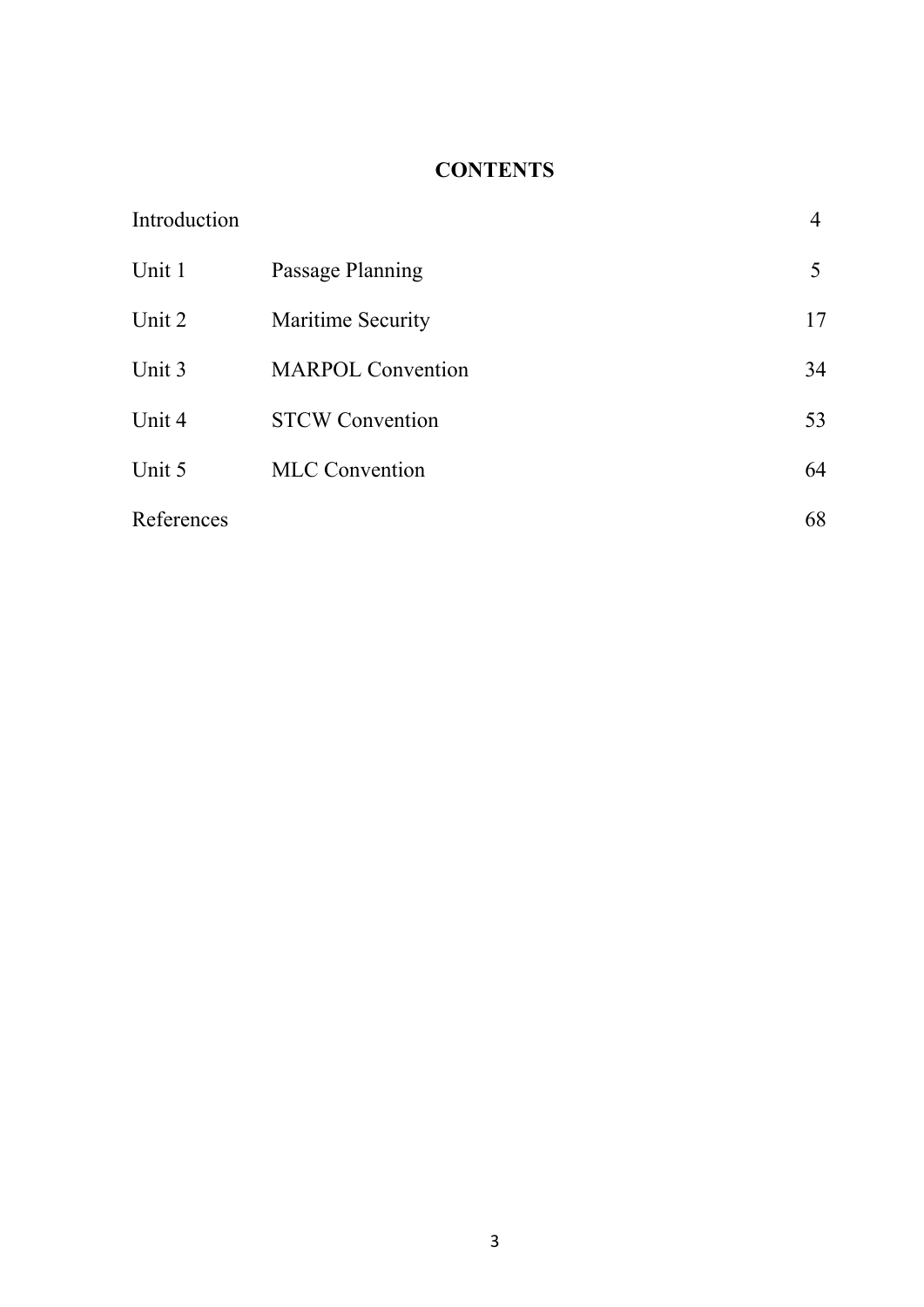# **INTRODUCTION**

Speaking Maritime English is an essential condition for all seafarers to get a job. The objective of the module is to develop communicative skills at professional field.

This Student's Book is designed for the third year students of Navigation Department. It consists of five units: Passage Planning, Maritime Security, MARPOL Convention, STCW Convention, MLC Convention.

Each unit has the following parts:





**Watch Now!** 



Reading Reading is an essential part of language learning at every level because it supports learning in multiple ways. The students' purpose for reading is to obtain information about a subject they are studying. After-reading tasks are designed to develop reading comprehension.

Listening Watching Listening and Watching are a natural way to learn a language. There are a lot of recordings and references to video resources and afterlistening / after-watching activities that are designed for successful development of students' skills.

Speaking The goal of language is communication and the aim of speaking in a language context is to promote communicative efficiency. There are activities for group and pair work.

Brainstorming

Approximate study time is 82 hours.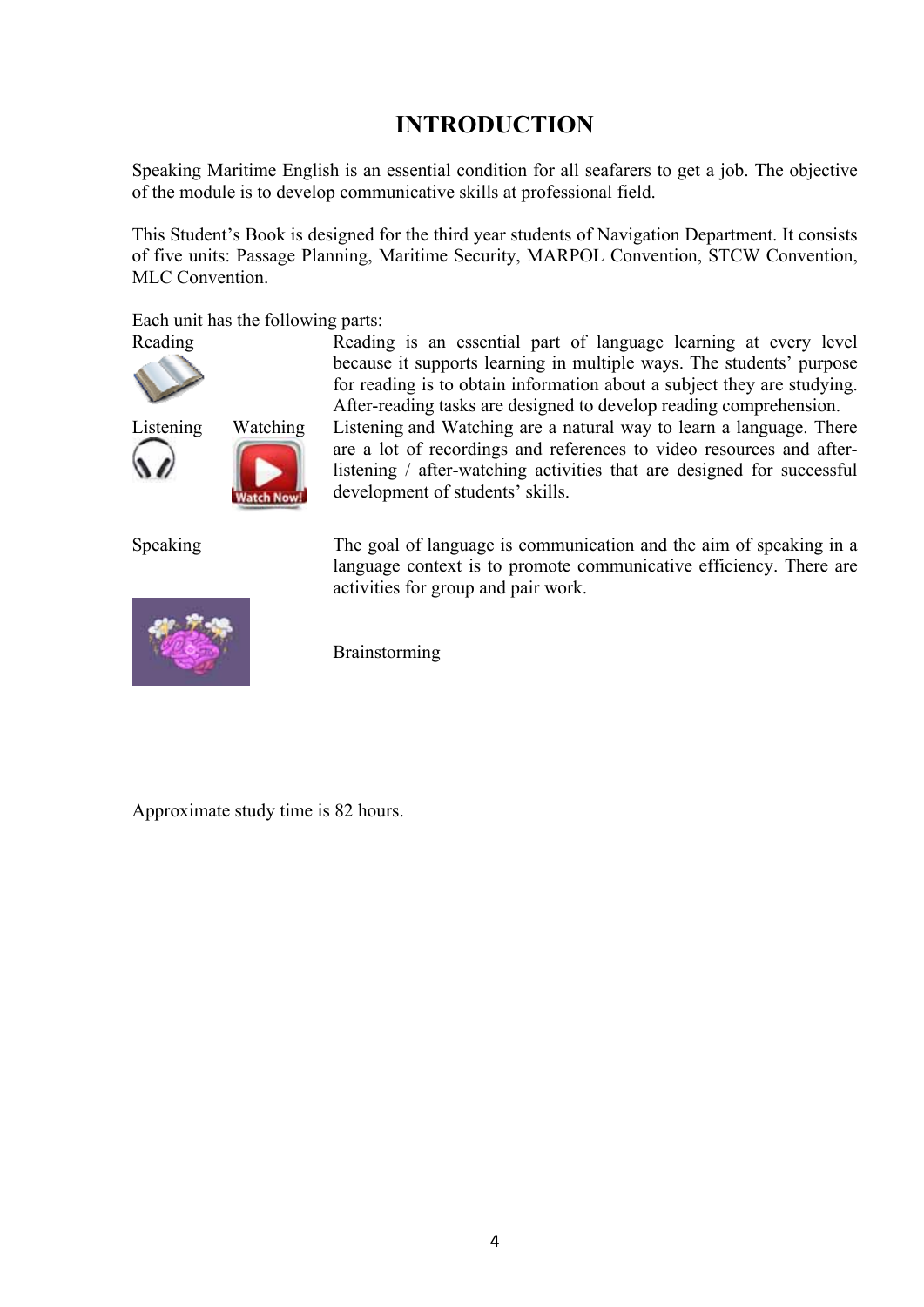# **UNIT 1 PASSAGE PLANNING**

#### **Target language**

celestial cocked hat comprehensive conspicuous course made good dead reckoning deduction drift

gnomonic projection heading loxodrome orthodrome parallel index running fix subsequent to affirm

to anticipate to appraise to assume to draw upon to imply to pursuit to undertake track

# **Part 1 Steps of Passage Planning**

# **Task 1. Answer the questions.**

- 1. Do you plan your daily pursuits usually?
- 2. What moments should you take into consideration when planning?
- 3. What does a useful plan completion depend upon?
- 4. What do you assume if you need to change your planned activity?

# **Task 2. In pairs ask and answer the questions.**

- 1. What does "passage planning" mean?
- 2. What information is necessary to plan the passage?
- 3. What should be taken into account while passage planning?
- 4. What shall be undertaken if it is necessary to change the planned route?



**Task 3. Watch the video** https://www.youtube.com/watch?v=lHW1AtTwdn8 **and answer the questions.**

1.What mistakes were made when preparing passage plan in the case mentioned?

2.What accident did these mistakes result in?

3.What conventions require passage planning?

4.What period of time or distance should passage planning cover?

5.Is chart scale important? Why?

6.What are the steps of passage planning?

7.What publications are necessary while planning?

8.What factors must be taken into account when planning?

9.How often should the vessel's position be fixed? What does it depend on?

10. What is the most powerful method of monitoring the ship's track? What does it consist of?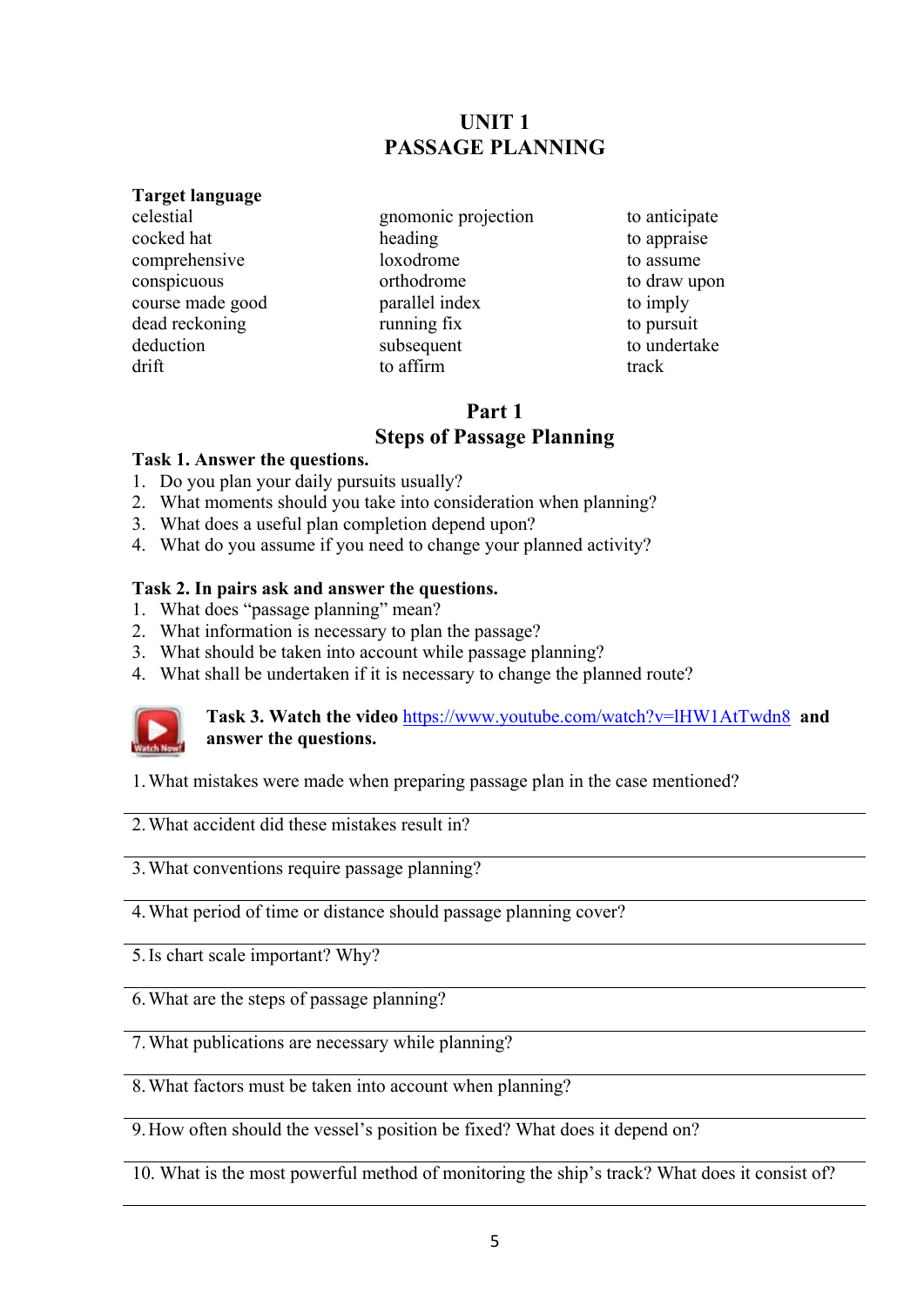## **Task 4. Read the text and match the headings with appropriate parts of the text.**

- a. Ship Passage Planning Essential Steps
- b. General Information
- c. Planning
- d. Monitoring
- e. Appraisal
- f. Execution



- $\blacksquare$  Planning (PLAN)
- Execution  $(DO)$
- **Monitoring (REVIEW)**



The development of a plan for passage, as well as the close and continuous monitoring of the vessel's progress and position during the execution of such a plan, are of essential importance for safety of life at sea, safety and efficiency of navigation and protection of the marine environment. The need for voyage and passage planning applies to all vessels. There are several factors that may impede the safe navigation of all vessels and additional factors that may impede the navigation of large vessels or vessels carrying hazardous cargoes. These factors will need to be taken into account in the preparation of the plan and in the subsequent monitoring of the execution of the plan.

Voyage and passage planning includes appraisal, i.e. gathering all information relevant to the contemplated passage; detailed planning of the whole voyage or passage from berth to berth, including those areas necessitating the presence of a pilot; execution of the plan; and the monitoring of the progress of the vessel in the implementation of the plan. These components of passage planning are analyzed below.

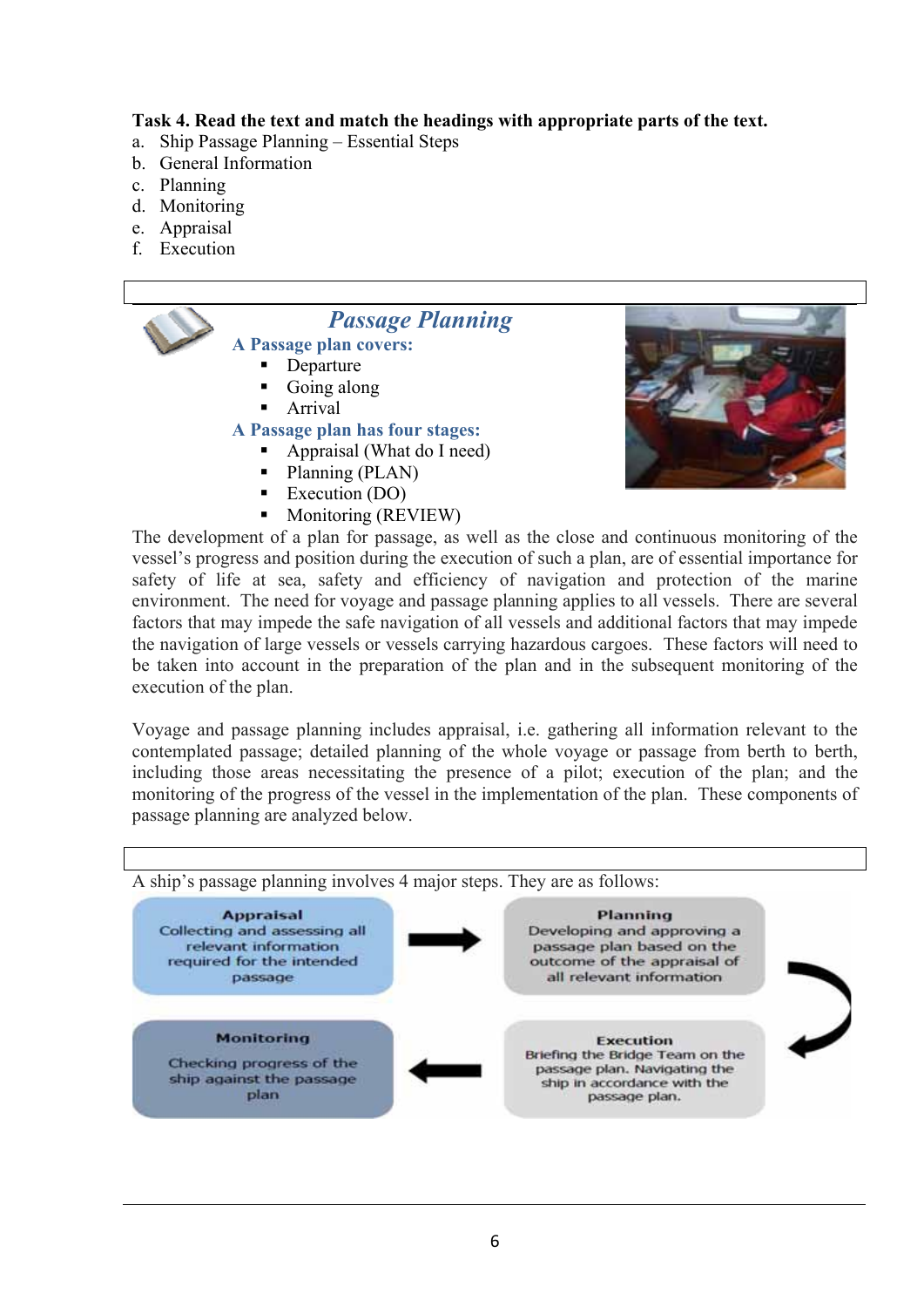Appraisal is the initial process during which the risks are identified and assessed, to ensure that the vessel passage plan is safe. Amongst the factors that should be considered during the appraisal of a passage plan is *navigation, berthing requirements, mooring and tug operations, port entry* 



*requirements, security and anti-piracy measures, strength and stability, MARPOL Special Areas, national or regional requirements, passage plan amendments etc.* Taking into consideration master's guidelines, company's guidelines, ship's cargo, marine environment, and all other factors that may affect the ship, the navigating officer draws upon a general track, which the ship shall follow.

## *The detailed passage plan should include the following factors:*

- 1. the plotting of the intended route of the passage on appropriate scale charts;
- 2. the main elements to ensure safety of life at sea:
	- safe speed and draught in relation to the available water depth;
	- necessary speed alterations en route;
	- minimum clearance required under the keel in critical areas with restricted water depth;
	- course alteration points, taking into account the vessel's turning circle at the planned speed and any expected effect of tidal streams and currents;
	- the method and frequency of position fixing;
	- use of ships' routeing and reporting systems and vessel traffic services;
	- considerations relating to the protection of the marine environment.
- 3. The details of the voyage or passage plan should be clearly marked and recorded, as appropriate, on charts and in a voyage plan notebook or computer disk.

In this stage, the navigating officers execute the plan that has been prepared. After departure, the speed is adjusted based on the ETA and the expected weather and oceanographic conditions. The speed should be adjusted such that the ship is not either too early or late at its port of destination. The Master should find out how long his intended voyage is, accounting for water and fuel available. Also to be taken into account if there are any expected weather changes along the way. In case and ECDIS is being used, appropriate limits must be set with regard to the safety settings.

The officer of the watch, whenever in any doubt as to the position of the vessel or the manner in which the voyage is proceeding, should immediately call the master and, if necessary, take appropriate action for the safety of the vessel.

The performance of navigational equipment should be checked prior to sailing, prior to entering restricted or hazardous waters and at regular and frequent time intervals throughout the voyage.

#### **Task 5. Say if the sentences are true or false.**

- 1. The need for voyage and passage planning applies only to passenger vessels.
- 2. The development of a plan for passage is of essential importance for safety of life at sea, safety and efficiency of navigation and protection of the marine

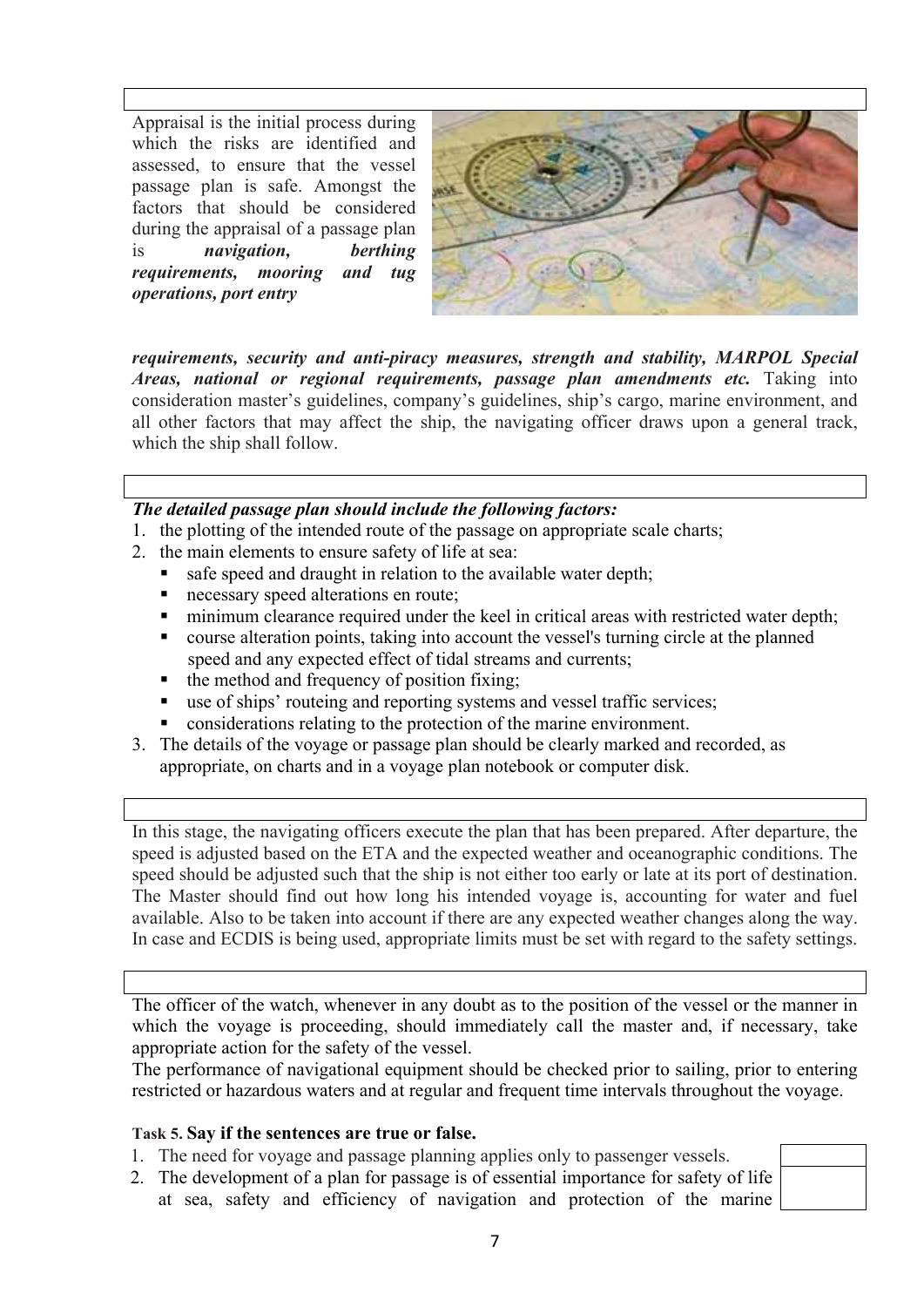environment.

- 3. A ship's passage planning involves five major steps.
- 4. Appraisal is the initial process during which positive moments are identified and assessed, to ensure that the vessel passage plan is safe.
- 5. Taking into consideration master's guidelines, company's guidelines and all other factors that may affect the ship, the boatswain draws upon a general track.
- 6. The details of the passage plan should be clearly marked and recorded, as appropriate, in the documents of the engine room.
- 7. The Chief Officer should find out how long his intended voyage is, accounting for water and fuel available.
- 8. The officer of the watch, whenever in any doubt as to the position of the vessel or the manner in which the voyage is proceeding, should not call the master.

#### **Task 6. Match the synonyms.**

| 1. to brief                    | to obstruct<br>a.                   |
|--------------------------------|-------------------------------------|
| 2. to approve (a plan)         | b. to ascertain                     |
| 3. to assess (all information) | c. to affirm                        |
| 4. to draw upon                | expected<br>d.                      |
| 5. to find out                 | e. to regulate                      |
| 6. to impede (safe navigation) | to sketch (in lines or words)<br>f. |
| 7. to take into account        | to inform<br>g.                     |
| 8. contemplated (passage)      | dangerous<br>h.                     |
| 9. hazardous                   | to estimate                         |
| 10. to adjust (the speed)      | to take into consideration          |

#### **Task 7. Which stage do the following activities belong to?**

- a. plotting the track line on charts and entering the track line into ECDIS, ARPA, etc.
- b. recording deviation from the plan
- c. checking working conditions of navigational equipment
- d. informing the team of a plan in pre-voyage conference
- e. consulting nautical charts, checking local regulations and warnings
- f. reviewing or changing plan in case of special circumstances
- g. checking meteorological and traffic conditions
- h. determining the ship's position to check the progress of the vessel along its planned route
- i. weather forecasting, prediction of tides

| <b>Appraisal</b> | Planning | <b>Execution</b> | <b>Monitoring</b> |
|------------------|----------|------------------|-------------------|
|                  |          |                  |                   |
|                  |          |                  |                   |

#### **Task 8. Complete using the words in the box.**

| sailing directions             | notices to mariners | a competent and well-rested crew      |
|--------------------------------|---------------------|---------------------------------------|
| permissible draught            | manoeuvring data    | up-to-date certificates and documents |
| accurate and up-to-date charts |                     | stowage and securing                  |

The following items should be taken into account in voyage and passage planning:

- 1. the condition and state of the vessel, its stability, and its equipment; any operational limitations; its a sea in fairways and in ports; its limitations; its a sea in fairways and in ports; its \_\_\_\_\_\_\_\_\_\_\_\_\_\_\_\_\_\_, including any restrictions;
- 2. any special characteristics of the cargo (especially if hazardous), and its distribution, on board the vessel;